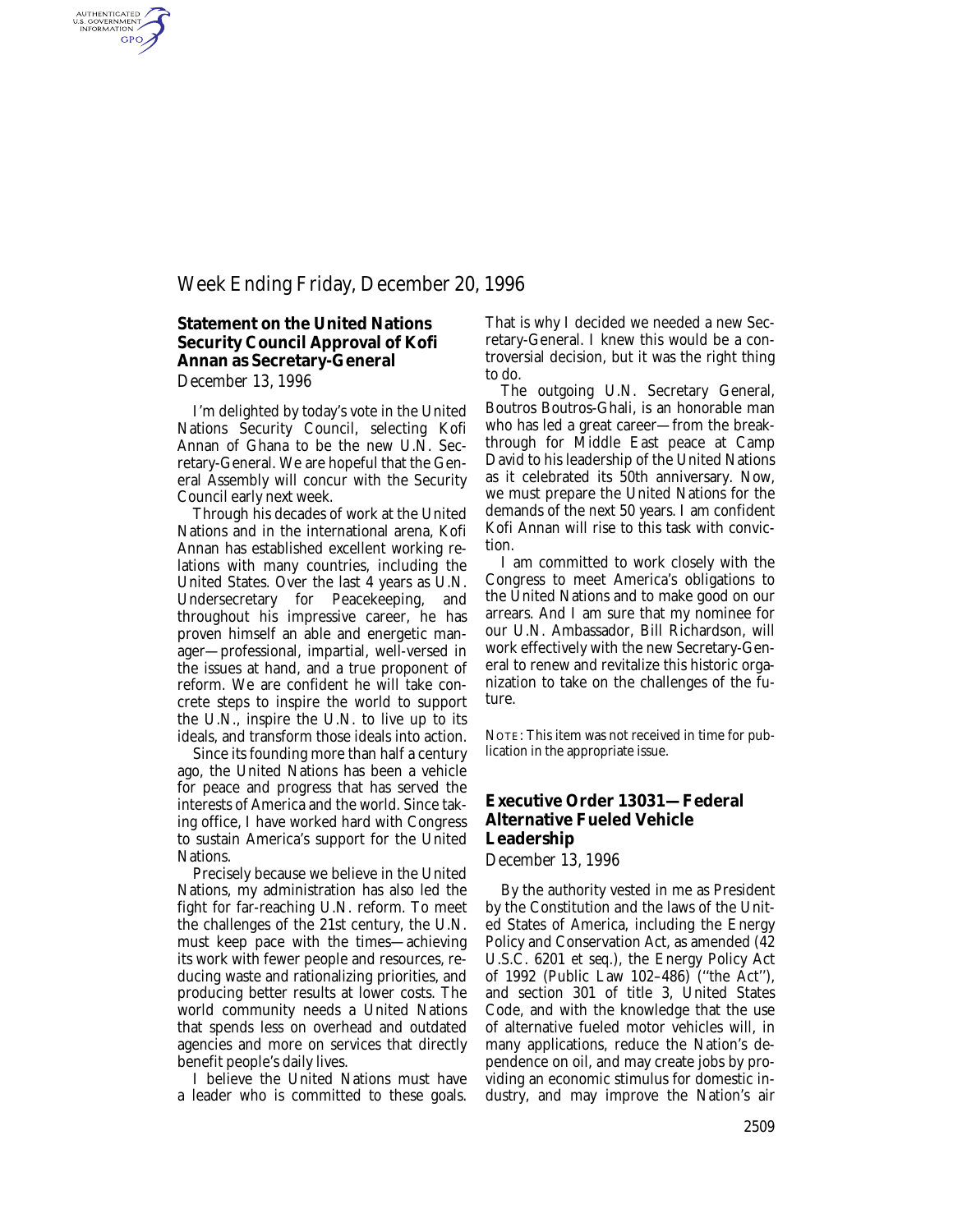quality by reducing pollutants in the atmosphere, it is hereby ordered as follows:

*Section 1. Federal Leadership and Goals.* (a) The purpose of this order is to ensure that the Federal Government exercise leadership in the use of alternative fueled vehicles (AFVs). To that end, each Federal agency shall develop and implement aggressive plans to fulfill the alternative fueled vehicle acquisition requirements established by the Act. The Act generally requires that, of the vehicles acquired by each agency for its fleets, subject to certain conditions specified in section 303(b)(1) of the Act, 25 percent should be AFVs in fiscal year (FY) 1996, 33 percent in FY 1997, 50 percent in FY 1998, and 75 percent in FY 1999 and thereafter. These requirements apply to all agencies, regardless of whether they lease vehicles from the General Services Administration (GSA) or acquire them elsewhere. That section also defines which Federal agency vehicles are covered by the AFV acquisition requirements; this order applies to the same vehicles, which are primarily general-use vehicles located in metropolitan statistical areas with populations of 250,000 or more.

(b) To the extent practicable, agencies shall use alternative fuels in all vehicles capable of using them. Agencies shall continue to work together in interagency committees recommended by the Federal Fleet Conversion Task Force established by Executive Order 12844 of April 21, 1993, to coordinate their vehicle acquisitions and placement.

*Sec. 2. Submission of Agency Plans and Reports on Statutory Compliance.* (a) Sixty (60) days after the date of this Executive order, and annually thereafter as part of its budget submission to the Director of the Office of Management and Budget, each agency shall submit a report on its compliance with sections 303 and 304 of the Act. A copy of the report shall also be submitted to the Secretary of Energy and to the Administrator of General Services. The report shall state whether the agency is in compliance with the Act, and substantiate that statement with quantitative data including numbers and types of vehicles acquired and the level of their use. At a minimum, the report shall indicate the number of vehicles acquired or converted for each fuel type and vehicle

class, and the total number of vehicles of each fuel type operated by the agency. The Director of the Office of Management and Budget shall issue further reporting guidance as necessary.

(b) If an agency has failed to meet the statutory requirements, it shall include in its report an explanation for such failure and a plan, consistent with the agency's current and requested budgets, for achieving compliance with the Act. The plan shall include alternative sources of suitable AFVs if the agency's primary vehicle supplier is unable to meet the AFV requirements.

(c) The Secretary of the Department of Energy and the Administrator of General Services shall cooperatively analyze the agency AFV reports and acquisition plans, and shall submit jointly a summary report to the Director of the Office of Management and Budget.

*Sec. 3. Exceptions for Law-Enforcement, Emergency, and National Defense Vehicles.* Section 303 of the Act allows exemptions to the acquisition requirements for law-enforcement, emergency, and vehicles acquired and used for military purposes that the Secretary of Defense has certified must be exempt for national security reasons. Law enforcement vehicles shall include vehicles used for protective activities. Each agency that acquires or utilizes any such vehicles shall include in its report an explanation of why an exemption is claimed with respect to such vehicles.

*Sec. 4. Fulfilling the Acquisition Requirement.* (a) Agencies may acquire alternative fueled vehicles to meet the requirements of this order through lease from GSA, acquisition of original equipment manufacturer models, commercial lease, conversion of conventionally fueled vehicles, or any combination of these approaches. All vehicles, including those converted for alternative fuel use, shall comply with all applicable Federal and State emissions and safety standards.

(b) Based on its own plans and the plans and reports submitted by other agencies, the Administrator of General Services shall provide planning information to potential AFV suppliers to assist in production planning. After consulting with AFV suppliers, the Administrator of General Services shall provide to Federal agencies information on the pro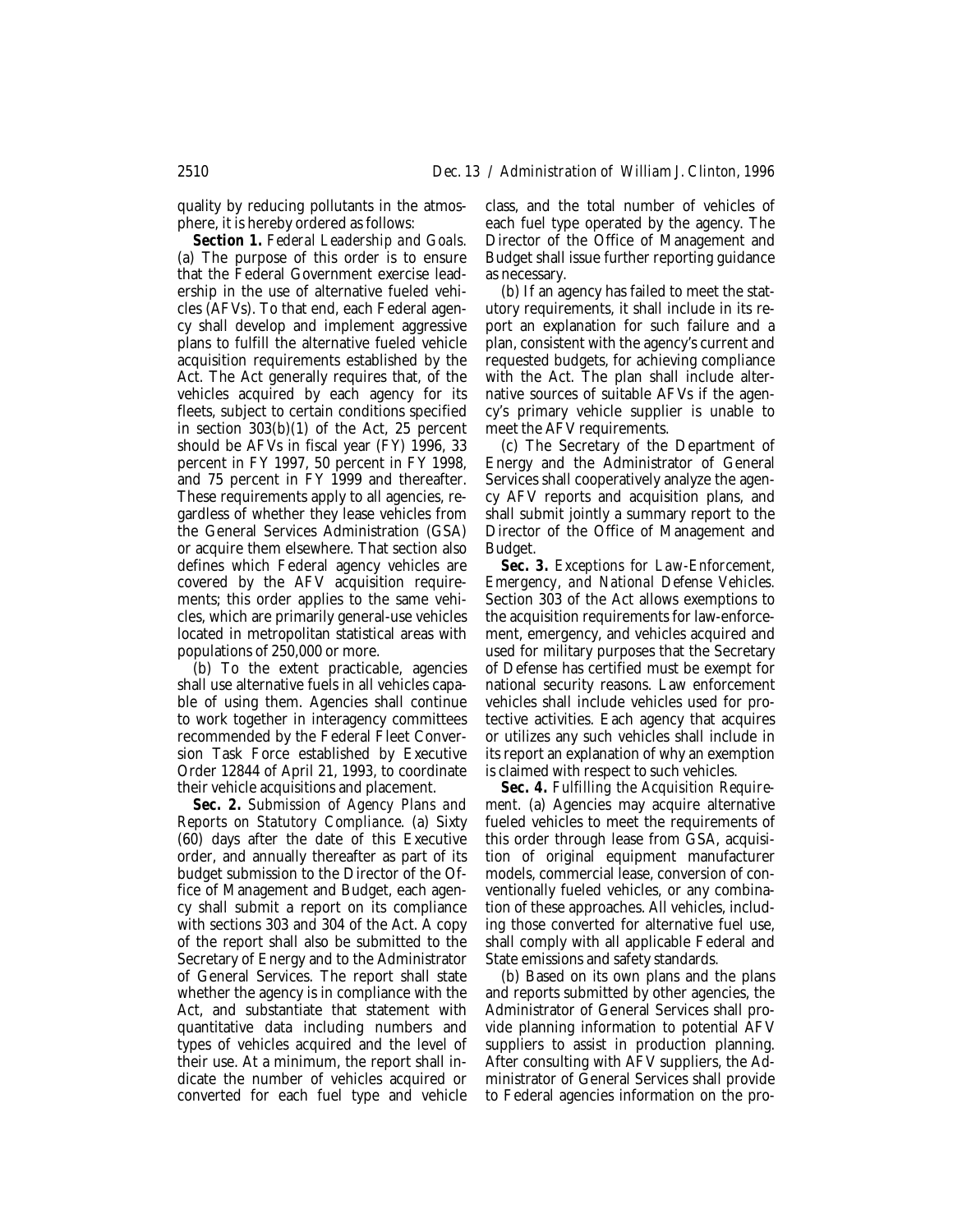duction plans of AFV suppliers well in advance of budget and ordering cycles.

(c) As required by section 305 of the Act, the Secretary of Energy, in cooperation with the Administrator of General Services, shall continue to provide technical assistance to other Federal agencies that acquire alternative fueled vehicles and shall facilitate the coordination of the Federal Government's alternative fueled vehicle program.

*Sec. 5. Vehicle Reporting Credits.* The gains in air quality and energy security that this order seeks to achieve will be even larger if medium- and heavy-duty vehicles are operated on alternative fuels, and if ''zero-emissions vehicles'' (ZEVs) are used. Therefore, for the purposes of this order, agencies may acquire medium- or heavy-duty dedicated alternative fueled vehicles or ZEVs to meet their AFV acquisition requirements, and they shall be given credits for compliance with their AFV targets as follows. Each mediumduty and ZEV shall count the same as two light-duty AFVs, and each dedicated alternative fueled heavy-duty vehicle shall count as three light-duty AFVs. The ZEV credits may be combined with vehicle size credits. The Director of the Office of Management and Budget, in consultation with the Secretary of Energy, shall issue detailed guidance on the classification and reporting of medium-duty, heavy-duty, and ZEVs. In the reports mandated in section 2 of this order, medium- and heavy-duty AFVs and ZEVs shall be identified separately from light-duty vehicles.

*Sec. 6. Funding Alternative Fueled Vehicle Acquisition.* (a) The Department of Energy will no longer request or require specific appropriations to fund the incremental costs of alternative fueled vehicles, including any incremental costs associated with acquisition and disposal, for other agencies. Agencies shall formulate their compliance plans based on existing and requested funds, but shall not be exempt from the requirements of the Act or this order due to limited appropriations.

(b) An exception regarding funding assistance shall be made for electric vehicles, which are in an earlier stage of development than other alternative fueled vehicles. The Secretary of Energy shall establish a program beginning in FY 1997 to provide partial funding assistance for agency purchases of electric vehicles. Up to \$10,000 or one-half the incremental cost over a comparable gasoline-powered vehicle, whichever is less, may be provided as funding assistance for each electric vehicle, subject to the availability of funds.

*Sec. 7. Agency Cooperation with Stakeholders on Alternative Fueled Vehicle Placement and Refueling Capabilities.* The Secretary of Energy shall work with agencies procuring AFVs to coordinate the placement of their vehicles with the placement of similar vehicles by nonfederal alternative fuel stakeholders. Federal planning and acquisition efforts shall be coordinated with the efforts of the Department of Energy's ''Clean Cities'' participants, private industry fuel suppliers, and fleet operators, and State and local governments to ensure that adequate private sector refueling capabilities exist or will exist wherever Federal fleet alternative fueled vehicles are located. Each agency's fleet managers shall work with appropriate organizations at their respective locations, whether in a "Clean Cities" location or not, on initiatives to promote alternative fueled vehicle use and expansion of refueling infrastructure.

*Sec. 8. Definitions.* For the purpose of this order, the terms "agency," "alternative fueled vehicle,'' and ''alternative fuel'' have the same meaning given such terms in sections 151 and 301 of the Act.

*Sec. 9. Executive Order 12844.* This order supersedes Executive Order 12844.

*Sec. 10. Judicial Review.* This order is not intended to, and does not, create any right or benefit or trust responsibility, substantive or procedural, enforceable by a party against the United States, its agencies or instrumentalities, its officers or employees, or any other person.

#### **William J. Clinton**

The White House, December 13, 1996.

[Filed with the Office of the Federal Register, 11:26 a.m., December 16, 1996]

NOTE: This Executive order was published in the *Federal Register* on December 17. This item was not received in time for publication in the appropriate issue.